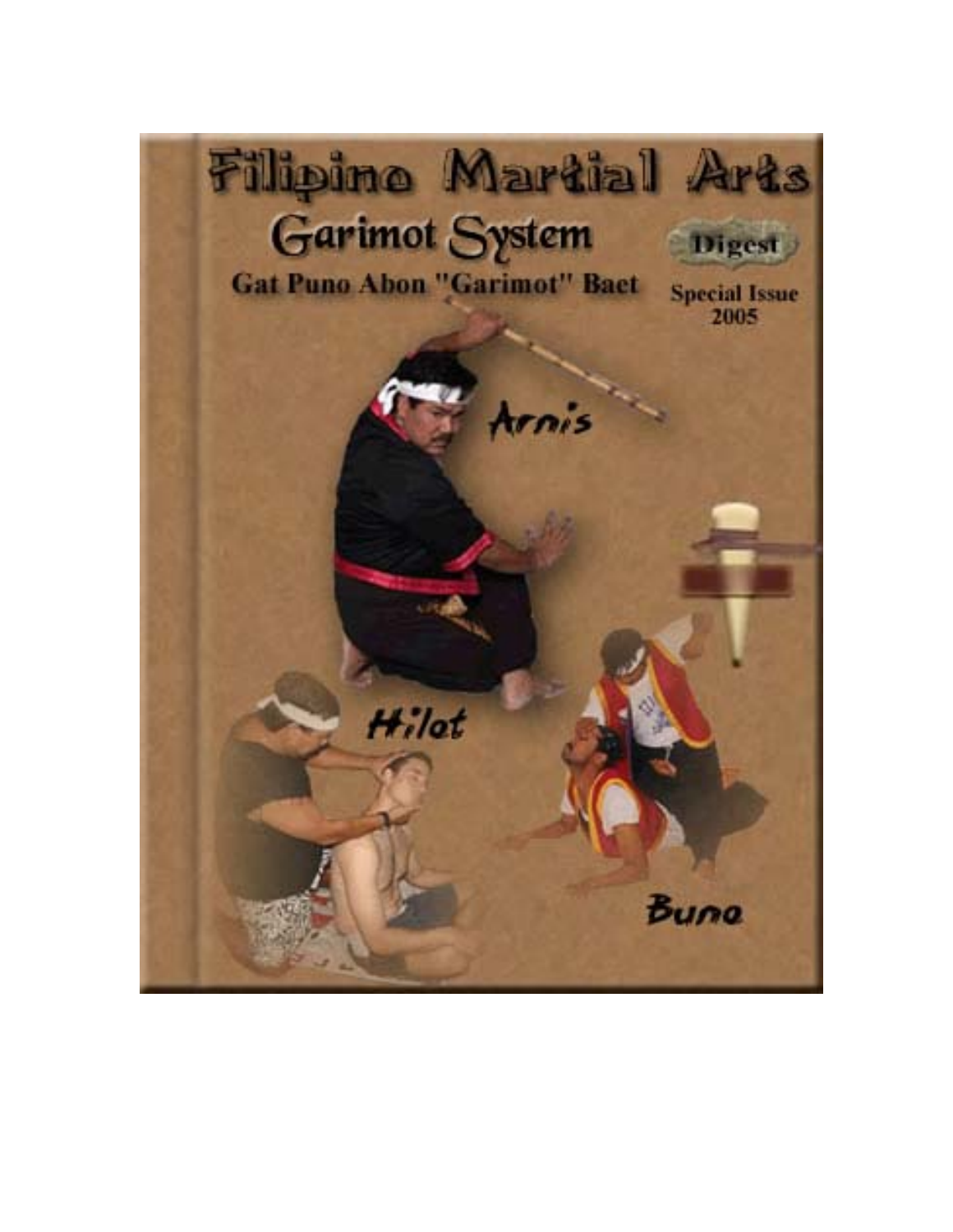#### **Publisher**

Steven K. Dowd

#### **Contributing Writers**

Jay de Leon

Is a Corporate Financial Officer, an amateur historian and a freelance martial arts writer. He is a Contributing Editor as well as a Certified Instructor in "America-in-Defense" for **[WorldBlackBelt](http://www.worldblackbelt.com/)**.

He currently lives, writes and operates Filipino Fighting Arts USA in Murrieta, CA. For information on Jay de Leon, please email him at **[jaydeleon@worldblackbelt.com](mailto:jaydeleon@worldblackbelt.com)**. You may also reach him at 951-894-1452.

#### **Contents**

**[From the Publishers Desk](#page-2-0) [Gat Puno Abon Baet and Garimot Arnis](#page-3-0) [Harimaw Buno \(Filipino Wrestling\)](#page-4-0) [Hilot: The Healing Arts of Filipino Martial Arts](#page-7-0) [HILOT Seminar and Consultation](#page-10-0) [Tipunan sa Disneyland](#page-11-0) [3rd WFMAA Expo & Laban Laro](#page-12-0)**

Filipino Martial Arts Digest is published and distributed by: FMAdigest 1297 Eider Circle Fallon, Nevada 89406

#### Visit us on the World Wide Web: **[www.fmadigest.com](http://www.fmadigest.com/)**

 The FMAdigest is published quarterly. Each issue features practitioners of martial arts and other internal arts of the Philippines. Other features include historical, theoretical and technical articles; reflections, Filipino martial arts, healing arts and other related subjects.

 The ideas and opinions expressed in this digest are those of the authors or instructors being interviewed and are not necessarily the views of the publisher or editor.

We solicit comments and/or suggestions. Articles are also welcome.

 The authors and publisher of this digest are not responsible for any injury, which may result from following the instructions contained in the digest. Before embarking on any of the physical activates described in the digest, the reader should consult his or her physician for advice regarding their individual suitability for performing such activity.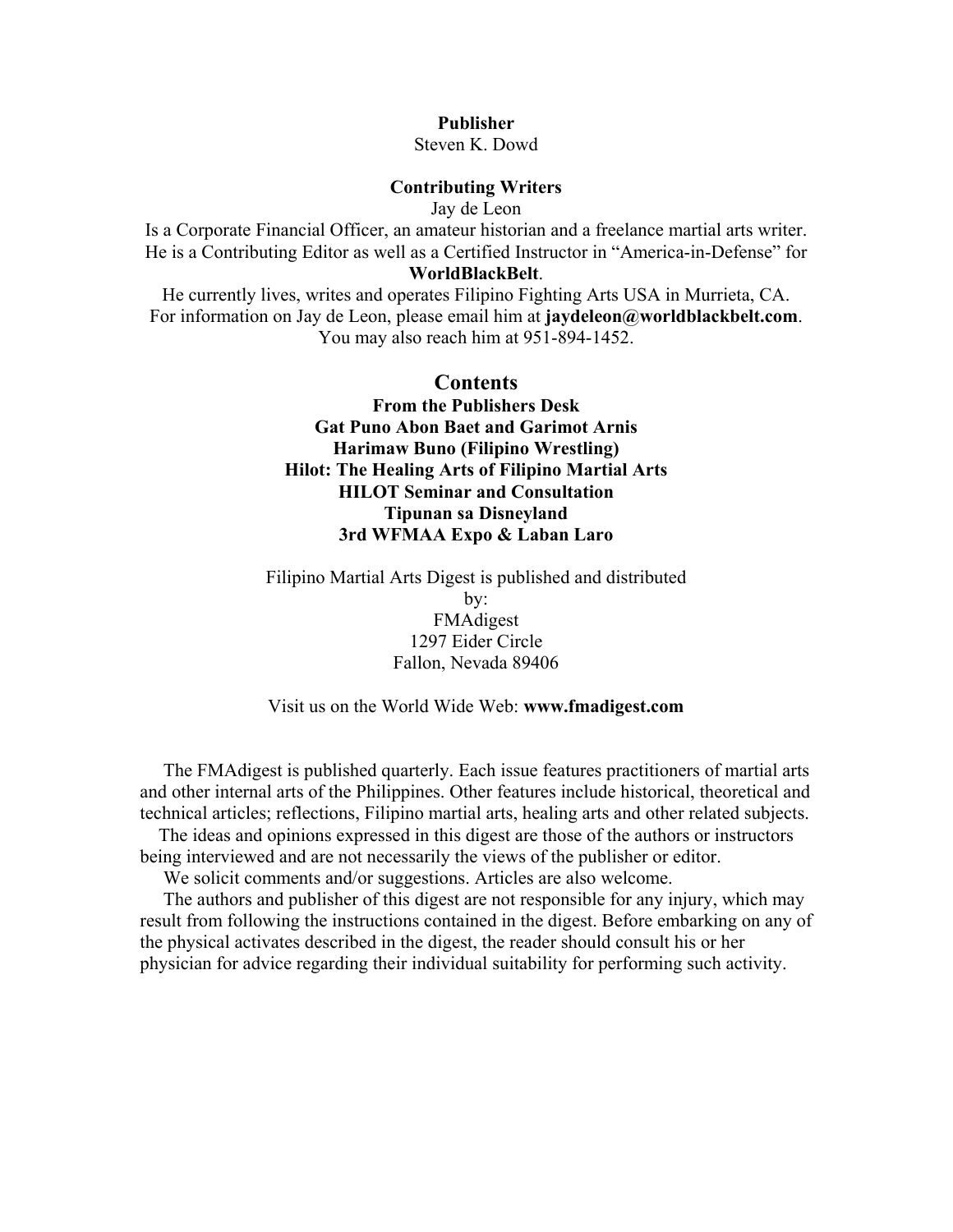### <span id="page-2-0"></span>**From the Publishers Desk**

#### Kumusta

This Special Issue is about the Garimot System. Gat Puno Abon "Garimot" Baet is a Filipino Martial Arts practitioner that is truly an amazing individual. He is the inheritor of his family system from Laguna province, Philippines, called "Garimot" arnis. What makes Gat Puno Abon Baet's system unique is in addition to his weapons system of Arnis, he has two other subsystems. One is "Harimaw Buno," and the other is the healing art called "Hilot."

Instead of splitting up the articles in the special issue into several regular issues, I thought it would be better to show the Garimot System and the man behind it in a single issue.

I thank Jay deLeon very much for his research and his excellent capabilities in writing the articles in this issue. If you get a chance attend his function "Tipunan Sa Disneyland" (Gathering at Disneyland) being held on August  $12 - 142005$ . He will have many of the most skilled Filipino Martial Artists in attendance. Jay deLeon has combined his event with Punong Guro Myrlino Hufana's, 3rd WFMAA Expo & Laban Laro. This will be 3 days that a Filipino martial arts practitioner would not want to miss. And Gat Puno Abon Baet will be there in person demonstrating Hilot, and holding a workshop and personal sessions.

Maraming Salamat Po



**Laguna Arnisadors**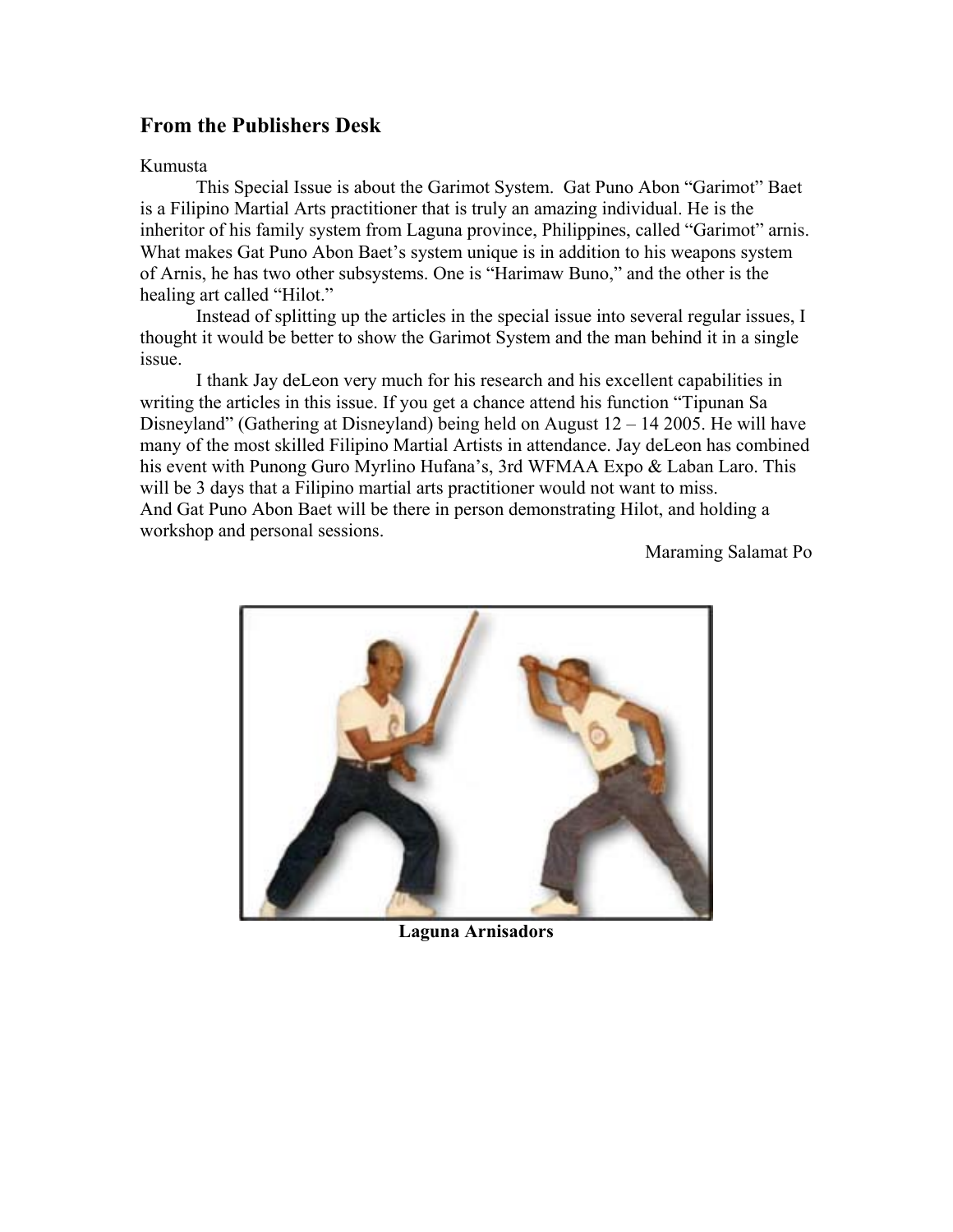# <span id="page-3-0"></span>**Gat Puno Abon Baet and Garimot Arnis**

By Jay de Leon

Gat Puno (Chieftain) Abon Baet is the fifth generation grandmaster of the Garimot Arnis System, a family system more than 150 years old from the province of Laguna, in the Philippines. He is the fourth son of the legendary arnisador and buno master, Grandmaster Felipe "Garimot" Baet. When his father passed away, Abon took on the fighting name of "Garimot" to honor his father, hence his fighting name of Gat Puno Abon "Garimot" Baet.





Felipe Baet and the former Marcelina Villegas Salazar, parents of Abon Baet.

Abon began his arnis training under the tutelage of his father at the tender age of seven. In addition to arnis stick techniques, his training included the bladed arts, mano-mano (empty hands) and sikaran (kicking techniques.) His martial arts education is rounded out by intensive training in "Harimaw Buno" (King Tiger

Wrestling).

 A unique aspect of the Garimot system is its practice of Moro-Moro training. The Moro-Moro is a socioreligious stylized play that dramatizes the armed conflict between

Christians and Moors (Moro). When the Spaniards banned the practice of arnis in the late 1600's, Filipino arnisadors created these dances to preserve their martial arts knowledge and, in the modern era, to demonstrate their cultural past



Arnisadors from Paete, Laguna, Philippines dressed as Roman centurions spar in the streets as part of Holy Week celebration.



Gat Puno Abon Baet with Prof. Remy Presas (right), Father of Modern Arnis.

and heritage. This carries over even to religious observances, as in during Holy Week, when Laguna arnisadors dressed as Roman centurions roam the streets and, upon encountering one another, spar lightly to demonstrate their skill.

Abon began active competition at the age of sixteen. He competed in live stick competition (no padding) in several towns in his province of Laguna, the Philippines. This led to his reign as an undefeated arnis champion for seven years from 1978 to 1985.

He started teaching the family system under the banner of the Paete Arnis Club in Laguna, Philippines. For a brief time also,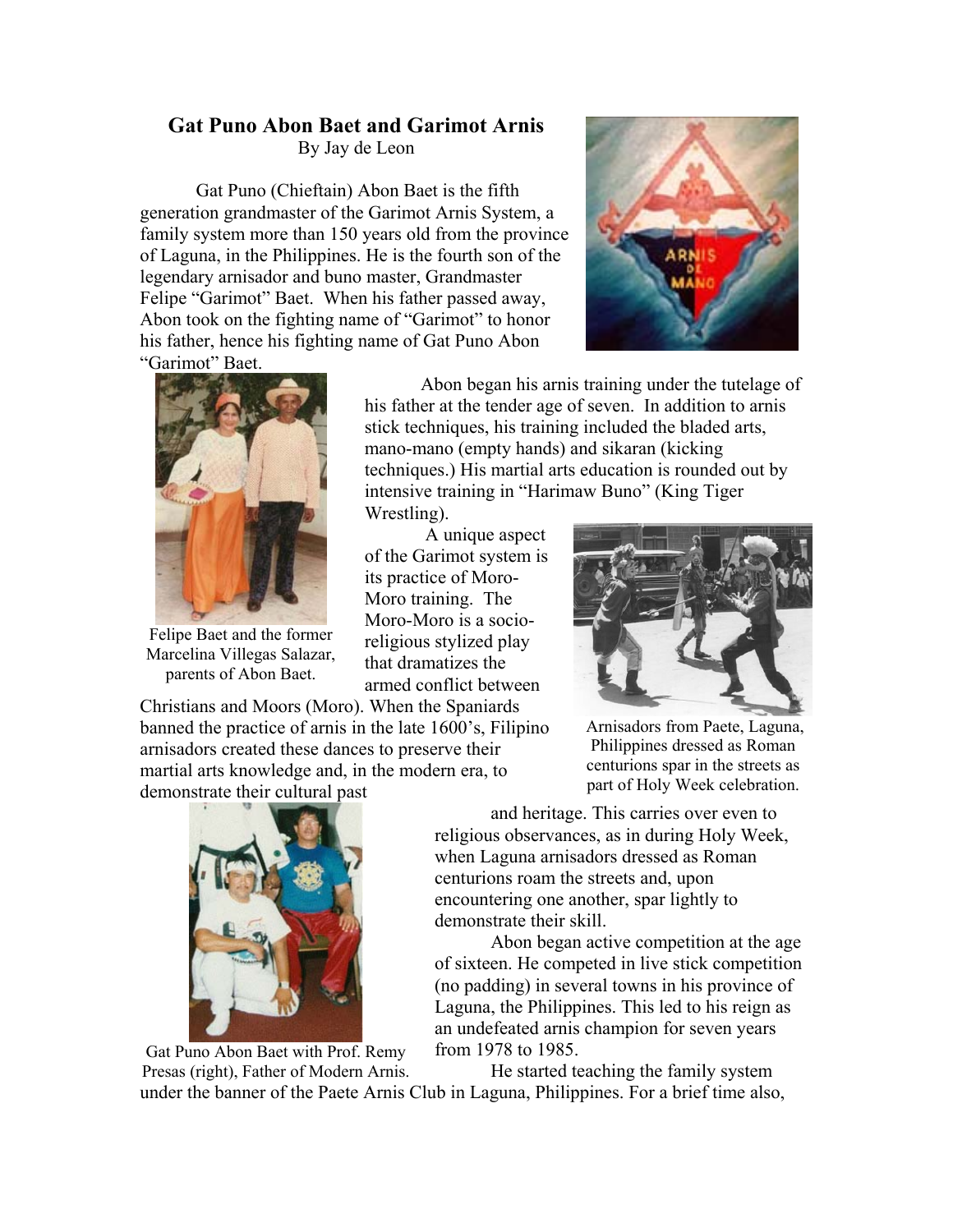<span id="page-4-0"></span>Abon taught Modern Arnis in Laguna at the behest and under the authority of Prof. Remy Presas, founder of Modern Arnis. The two would eventually reunite many years later in the United States.

In 1986, Abon accepted an opportunity to work in the United States, and in a few years began to teach arnis in the United States. By 1989, he had founded his organization Philippine Martial Arts, Garimot System International, U.S.A. that taught a total system that encompassed the complete range of Philippine fighting and healing arts of arnis, buno and hilot.

The Garimot System now has chapters all over the United States, as well as in Sweden, Germany and Venezuela. In addition to his full-time job as a chef, Gat Puno Abon is busy with the seminar circuit; including prestigious senior masters training camps.

His major upcoming seminars include the following:



Gat Puno Abon Baet

- Ultimate 1 June 24 26, 2005, the 2005 Annual Garimot Summer Retreat in Hollywood, Florida – three days of stick fighting, knife fighting and buno (Filipino wrestling) matches.
- $\blacksquare$  July 16 26, 2005 Laguna, Philippines. Ten days of training, including live stick fighting in the tournaments of Magdalena and Paete, Laguna.
- Aug. 12 14, 2005, the International Modern Arnis Federation of the Phil. (IMAFP) Tipunan sa Disneyland at the Anaheim Hilton in front of Disneyland in Anaheim, California. Three days of training with world-class arnis instructors, tournament and hilot demonstration, workshop and treatment.



# **Harimaw Buno (Filipino Wrestling)**  By Jay de Leon

By now, most Filipino martial arts (FMA) p ractitioners are familiar with the term "dumog." "Dumog" is the Visayan word for wrestling. It is also called "buno" which is the Tagalog word for wrestling. It is rare for a Filipino martia l arts system to have a separate subsystem of "dumog" or "buno" in addition to its weapons arts. For some FMA

systems, it is another component of their empty hands system, together with punches, kicks or other striking techniques. For most systems, it is simply an integral part of their overall weapons system, used in conjunction with their weapons, or used by itself (that is, empty hands) against an armed or unarmed opponent.

In some FMA systems, either term is now used loosely to mean any type of throwing, wrestling, locking or control technique, regardless of origin. For some, the origin of the technique might really be judo, jiu-jitsu, aikido or some form of wrestling,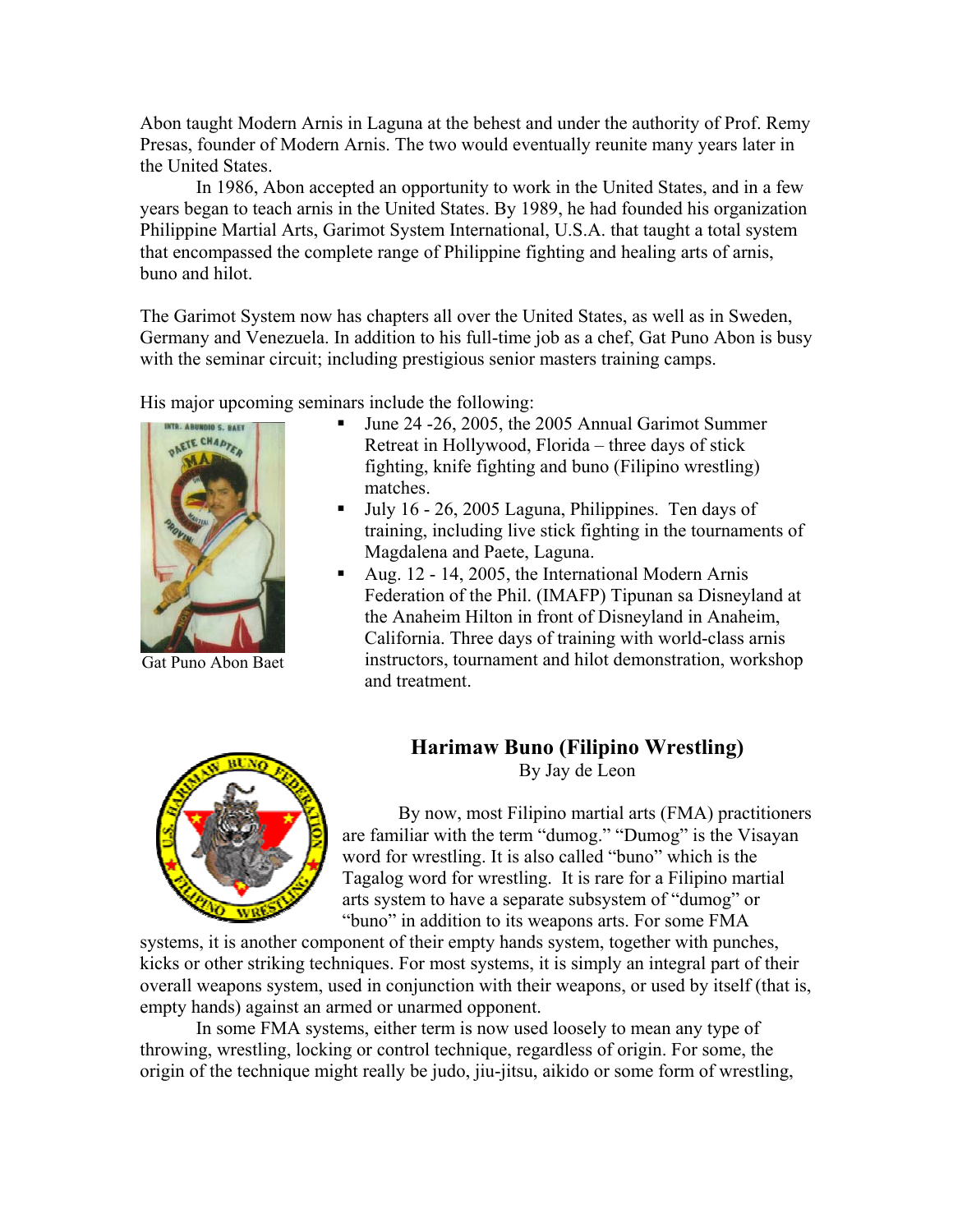and therefore, might be Japanese or even Greek in origin. Technically, it is not "dumog" or "buno" as real "dumog" or "buno" is Filipino in origin.



Gat Puno Abon "Garimot" Baet (left) "play-fights" with double sticks.

And that is what makes Gat Puno Abon Baet's system unique. Gat Puno (Chieftain) Abon is the inheritor of his family system from Laguna province, Philippines, called "Garimot" arnis. In addition to his weapons system, he has two other subsystems. One is "Harimaw Buno," and the other is the healing arts called "Hilot."

"Harimaw" means "tiger" in Indonesian. Just like karate and arnis, there are hundreds of styles of "buno" or "dumog" practiced by native Filipinos. "Harimaw Buno" or "King Tiger

Wrestling" refers to the kind of wrestling practiced by the indigenous tribes of Luzon, specifically the Mangyan and Aeta tribes of Mindoro province.

For the indigenous people, "buno" is both a sport as well as a warrior art. "Buno" is claimed as the oldest Filipino form of sport entertainment, as it was often performed during large gatherings and fiestas, much the same way sumo wrestlers, Roman gladiators, Greek wrestlers and Muay Thai boxers entertained royalty and their guests in olden times. As a warrior art, it

A Northern tribesman On the hunt.





A Southern tribesman Practices his barong warrior craft.

permeated the tribesman's daily life, including hunting, rites of passage and warfare. It had the same goals and utilized the same weapons—disarm, subdue and control humans as well as animals, barehanded as well as with bladed weapons, sticks and specialty weapons such as the "lubid" or rope, spear and bow and arrow.

Gat Puno Abon has written a book about buno entitled "Harimaw Buno: The Art of Filipino Wrestling." In the book, he traces how his forbears learned the art from Aeta and Mangyan tribesmen. His grandfather Jose lived among the Aetas for many years, learning their system of ground combat and becoming the top native wrestler of his time. Abon's father Felipe learned from his own father, and trained in a neighboring province with two Mangyan Buno masters. At the same time, Felipe became an active stick fighter, undefeated in full contact matches in his province as well as the neighboring

provinces, earning the title "King of the Seven Mountains."

A very interesting section of the book is the description of the conditioning methods employed by the tribesmen, who were a hardy lot to begin with. The drills are extremely demanding and strenuous. Just the names will make you pass out from fatigue—water training, mud training, canoe training, "tamaraw"



A Philippine tamaraw, up close and personal. How would you like to wrestle a few rounds with this guy?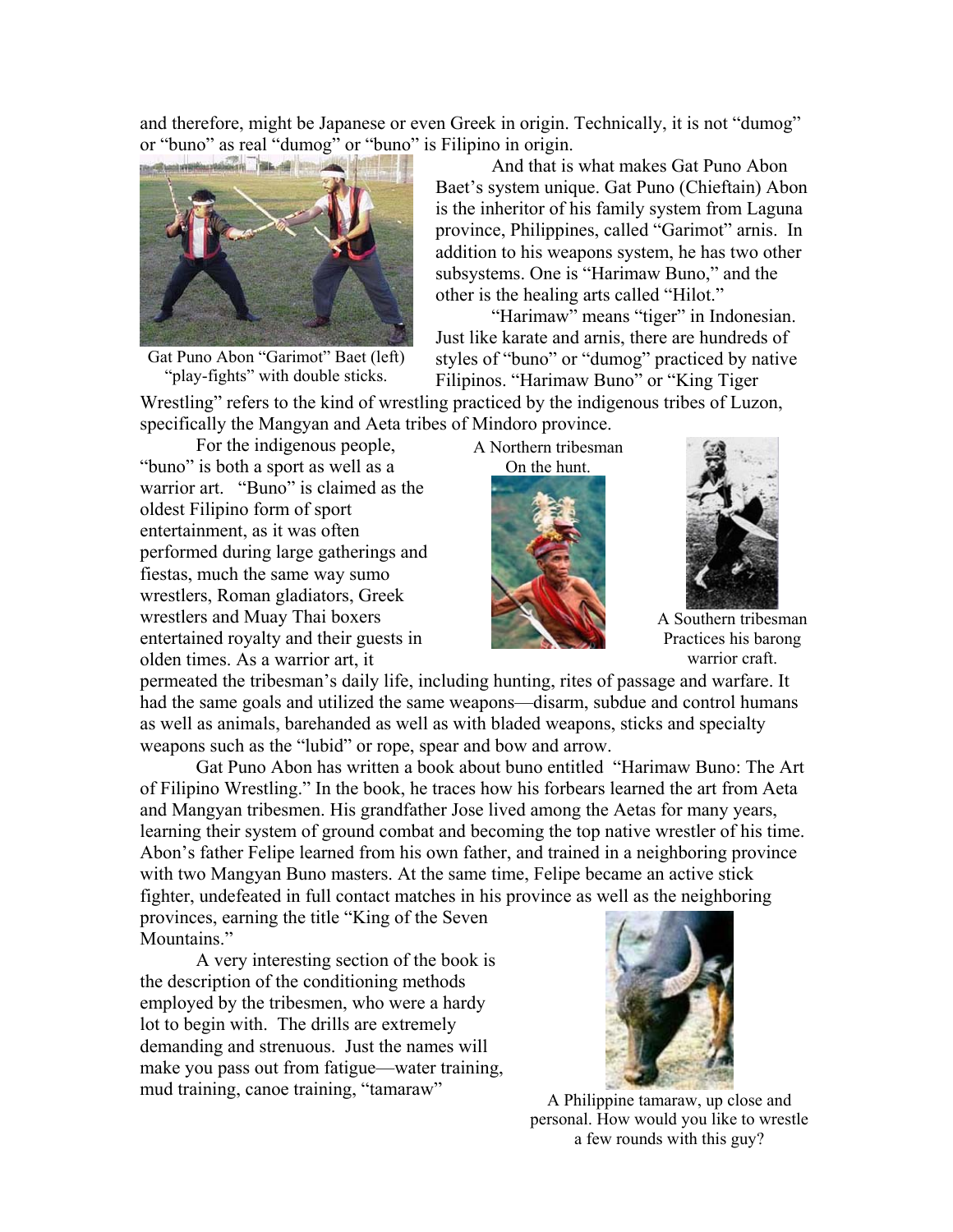(pygmy carabao or water buffalo) wrestling, logrolling, bamboo training, and tree climbing. You will need to buy the book to find out what these unique conditioning drills are. And you thought your wrestling coach was tough on you.

What then constitutes "buno?' From the description of types of competition and techniques allowed or utilized, it appears "buno" is judo, jiu-jitsu, Greco-Roman wrestling and shoot fighting rolled into one. Its techniques include hand and elbow strikes, knee and low kicks, throws, sweeps, limb locks, joint locks, choke holds, head cranks, pressure-point tactics and come-along techniques.



Gat Puno Abon Baet (left), with a comealong technique and a strike at the ready…



Some groundwork with a neck and shoulder crank and possible strike…

Will reading this book, and trying to learn and apply the techniques shown, make you a "buno" expert? Hardly, even if you get past that part about wrestling a pygmy water buffalo. Just wrestling or ground fighting with an instructor barking at you is hard enough as it is, much less learning groundwork from a book.

But I strongly recommend this book to all FMA instructors, and serious, advanced students of FMA for a different reason. Read it so you can have guidelines for the smell test for "dumog" or "buno." Before you go around advertising you are an expert on "dumog" or "buno," or that your FMA includes the deadly techniques of "dumog" or "buno," at least have an idea what real "dumog" or "buno" looks like.

I agree with the saying that a rose by any other name would smell just as sweet. I agree that a well-executed major outer reaping should bring an opponent down, whether



you call it "osotogari" in Japanese in judo, or "talapid labas" in Tagalog in Harimaw Buno. Sure, if it works, use it. But it would b e disingenuous to teach the Japanese throws you learned in judo or ji ujitsu with your FMA techniques and proclaim it "dumog."

So at least learn on paper what constitutes "dumog" or "buno". Better still; learn "Harimaw Buno" from Gat Puno Abon or from another "buno" or "dumog" expert. Just pray that neither "tamaraw" nor river bamboo are to be found in your area.

You may purchase Gat Puno Abon's book at his website at **www.garimot.com**.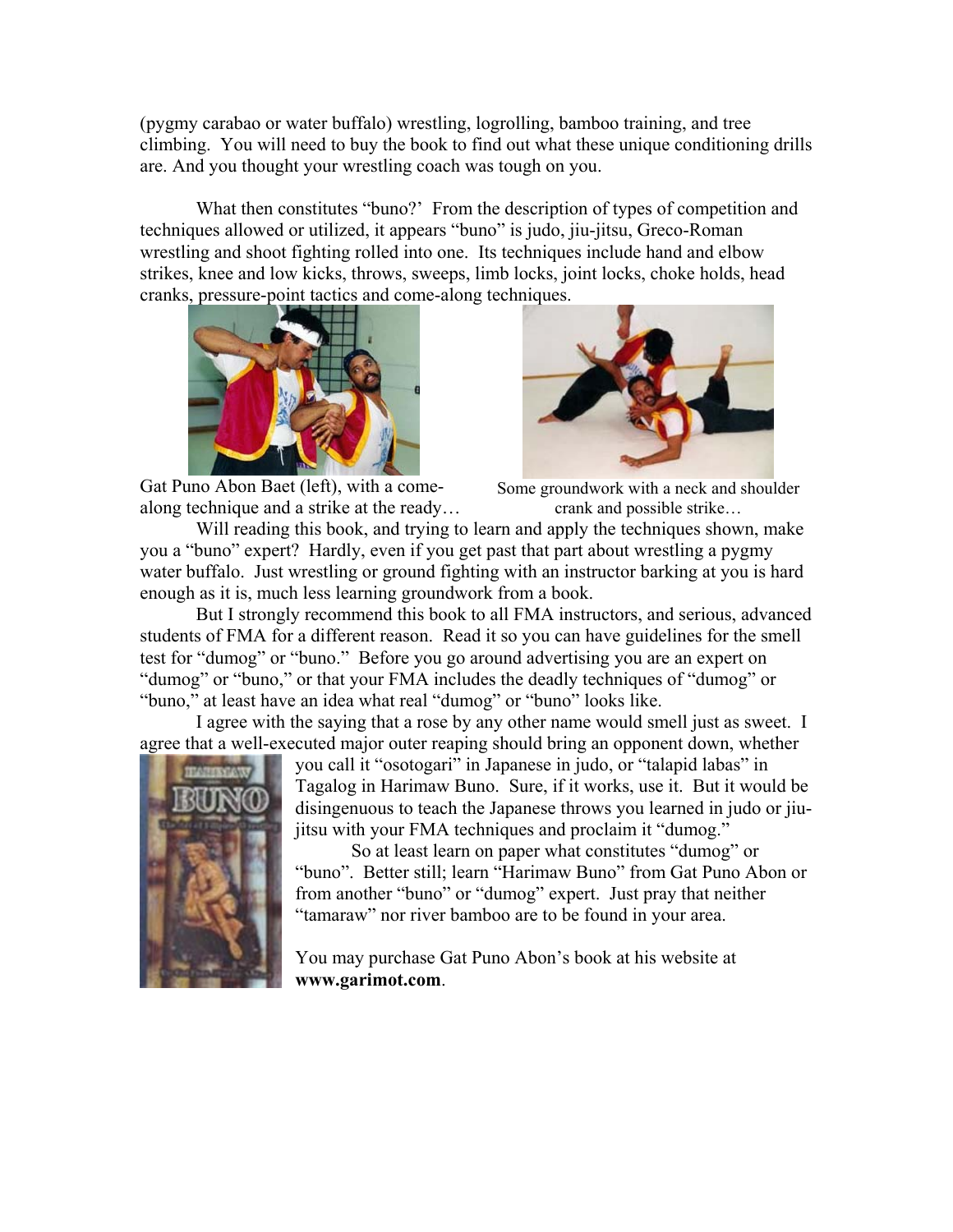<span id="page-7-0"></span>

# **Hilot: The Healing Arts of Filipino Martial Arts**  By Jay de Leon

I was writing to my friend Jake about Gat Puno (Chieftain) Abon Baet's prowess as a hilot master, and wrote facetiously, "He is the only guy I know who can beat a guy to an inch of his life, and then r estore him back to health."

I hasten to explain tha t my goo d friend and brotherin-arms Abon does not go around beating up people,

except in full-contact stickfighting competition. But he a arts of the Philippines. And Jake was indeed looking for does restore people back to health using hilot, the healing hilot who could cure some recurring knee, shoulder and elbow problems.

Just what is hilot and what is its connection with Filipino martial arts (FMA)?



First of all, the term hilot refers both to the art and the practitioner of the art. The term itself is Tagalog, and for those of you fond of terminology, it has its equivalent in many of the dialects, including ablon in Ilocano, ilot or ilut in Zambal or Pampango, and agod in Maguindanao or Maranao.

My late father was originally from the province of Pangasinan, and he had a ritual for my newborn siblings, massaging and gently pulling at their legs, saying that it helped strengthen and straighten their legs more quickly. He called it kemkem, and it is only recently that I have come to find out that he was referring to the art of hilot, not his particular ritual.

Hilot is part of the Philippine traditional folk medicine that has survived the ages despite the omnipresence of modern technology. The hilot is just one of the various folk doctors (arbolario) in the community which include the herbalist, the bonesetter, the obstetrician, the snake- or animal-bite curers and shamans or spiritual healers. All of these practices have common roots with other healing arts in Southeast Asian countries like Indonesia, Malaysia, Thailand, Burma, Laos, Cambodia, Vietnam and other outlying islands.



A Filipino" hilot" at work.

On a metaphysical level, illness may be caused by spiritual and moral imbalances. Certain persons with extraordinary powers are thought to be able to cast spells which cause sickness. A person may become ill if someone, like a witch sorcerer, casts "the evil eye" upon them. Sickness may also be caused by several factors including bad spirits, which may dwell in animate or inanimate objects. For example, you may offend a spirit dweller by cutting down a tree without asking permission and get sick.

In this case, a hilot uses three forms of treatment: faith healing through prayer, herbal medicines, and massage and body manipulation to drive away the bad spirit that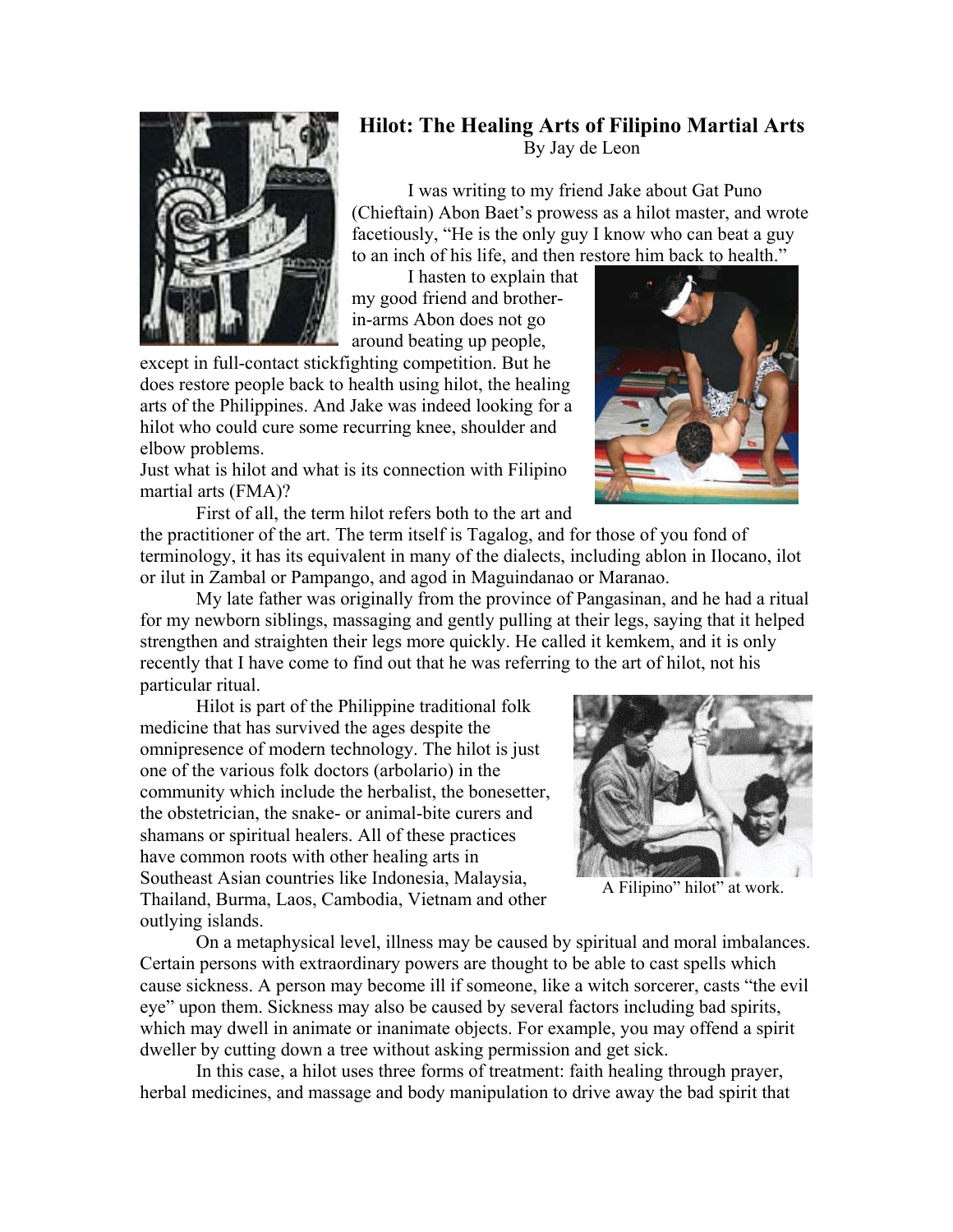has lodged itself in the victim. Religion and prayer also play an important role in Filipino folk medicine.

When we lived in the Philippines, my son Mitch, about three years old then, was diagnosed with an unknown stomach illness. Mitch could not hold down his food and was rapidly losing weight. I took him to a spiritual healer after going to several doctors who were unable to figure out what ailed him.

The healer said Mitch had offended a spirit dweller in a tree by striking the tree with his (arnis) stick. She learned this by reading lighted candle droppings in a bowl of water. She instructed us to take the candle droppings, lay it by the tree that was struck, and offer prayers and apologies to the spirit dweller, which we did. Mitch was back to normal the following day.



On a physical level, hilot is governed by the belief in spiritual energetic channels. These channels affect nerves, veins, tendons, arteries, sinews, ligaments, muscles, intestines, windpipes, and many others organs. This concept is reflected in many native scientific theories of neighboring countries. In the Ayurvedic and yogic traditions of India and in Thai massage, the channels carry prana or life force energy, as well as blood, air, food, water, plasma, sweat, lymph, etc. The concept of these physical and spiritual channels is also acknowledged in many outlying islands, such as Bali, Guam, Micronesia and the Polynesian islands.

"Ayurveda" massage

Now, as I have alluded to initially, many hilot experts are also experts in native martial arts. My arnis instructor, Master Godofredo Fajardo, a practicing hilot, learned both arnis and hilot from his father. Much folklore attests to these hilot masters who can cause attackers to fall unconscious, collapse with temporary paralyses, or become disoriented, and cause internal hemorrhage or bleeding among other things. In the light of what we know now about channels and life force energy, we are simply looking at two arts, which are two sides of the same coin. If you know which points to attack, you also know which body parts to heal.

In the Philippines today, in the rural areas as well as in some populated cities, traditional healing methods are still sought despite the presence of doctors, hospitals, and medical clinics. People seek hilots and other folk doctors not only because they are less expensive, but also because they get desired results. Some visit a folk doctor for certain ailments (such as sprains, dislocations, etc.) before going to a medical doctor, or vice versa, when one would go to a folk doctor after finding no relief from a medical doctor (like Mitch's case.) Some are able to enjoy the best of both worlds.



Grandmaster Filemon "Momoy" Canete Known equally well for his healing powers and medical skills as well as his eskrima prowess.

My former classmate and high school judo sparring partner, Dr. Juan Nanagas, at one time Undersecretary of Health in the Philippines, recently informed me that the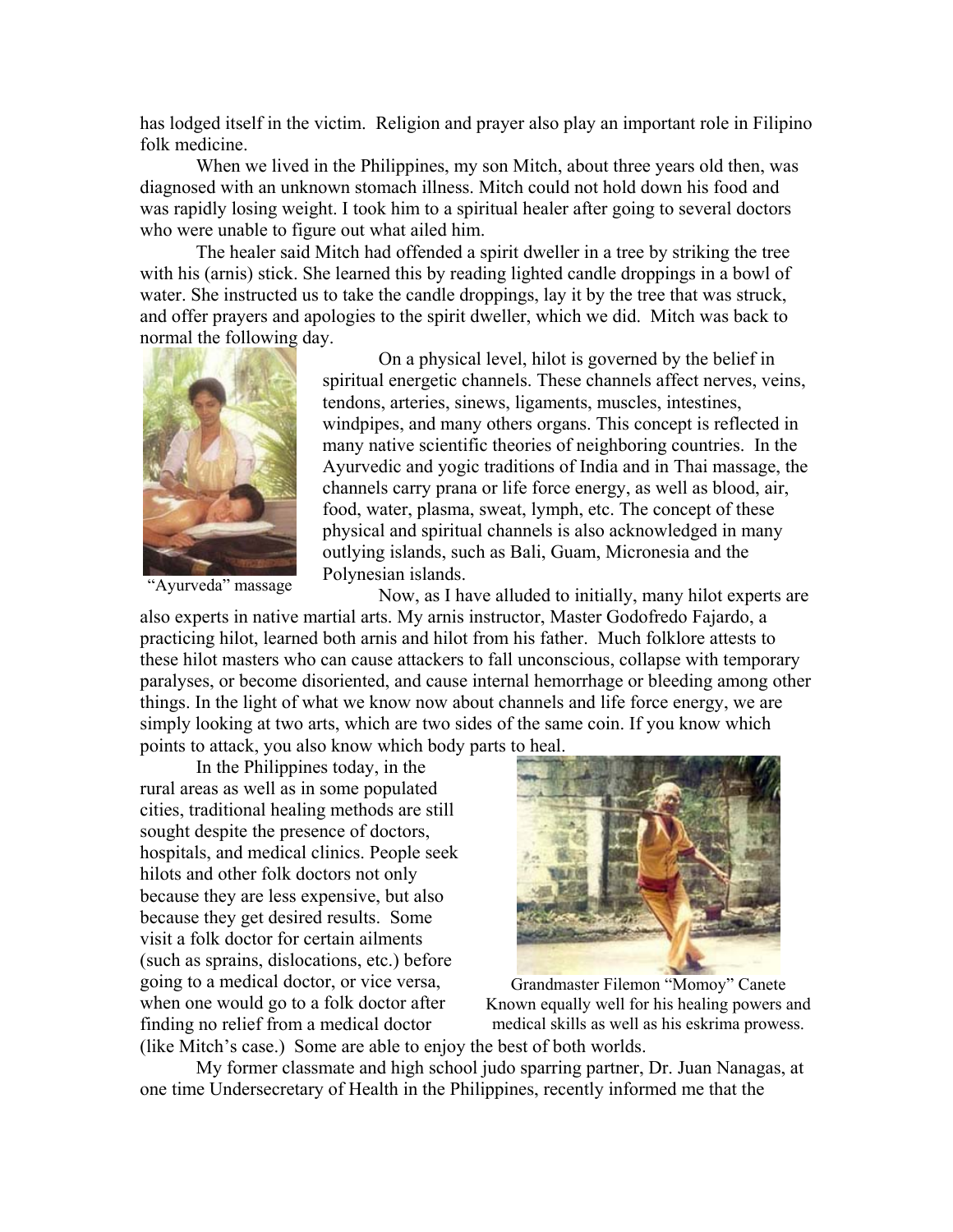Department of Health is initiating steps to institutionalize and recognize hilot as a medical science, on the same level as Ayurveda, Thai massage and Shiatsu, among others. Ayurveda, which means "the science of life", offers rejuvenating, preventive and curative treatments through herbal oils, massages, diet plans and other ethnic health care techniques. Thai massage is a unique blend of deep tissue massage using pressure point and stretching techniques to reduce stress and muscle soreness.



Thai massage

An article in the March 14, 2005 issue of Time Magazine claims that "massage therapy is on a roll" and that 12% of adult Americans got a massage last year, a number predicted to increase as the population gets increasingly bone-weary.

In the Philippines, in a district called Malate in the heart of Manila, an upscale spa opened last year that caters to women as well as what we now call the metro

sexual men, or men who love to pamper themselves with beauty and fitness regimens. Named Sanctuario, it offers massages, body wraps, body scrubs, bath treatments, facials, hair and scalp treatments and fitness regimens like yoga, tai chi, Pilates and aqua aerobics. The massages include the traditional hilot with coconut oil treatment, as well as a coffee body scrub using Batangas coffee, the carabao milk bath, believed to make the skin baby-soft smooth, and a Turkish bath which includes a full body coco butter massage.

The concept of mind-body medicine may be new to many in the Western world, but not to the folk doctors of the Philippines who were naturally holistic in their approach to life and healing—physically, mentally, emotionally and spiritually. Hilot, or the healing arts of the Philippines, is a testimony to the total wellness that many seek to achieve.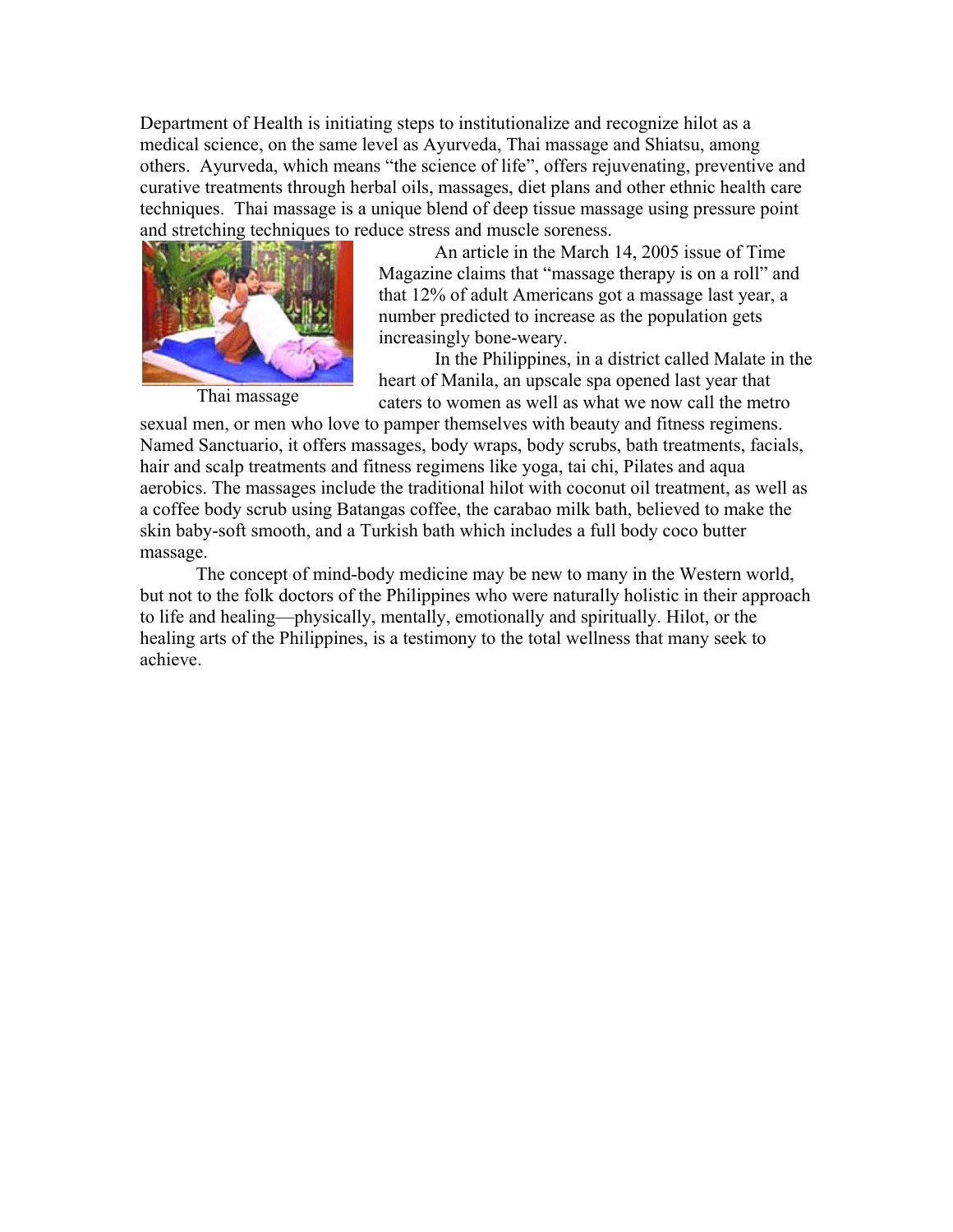### **HILOT Seminar and Consultation**

<span id="page-10-0"></span>**International Modern Arnis of the Philippines (IMAFP)** is proud to present its Indigenous Arts of the Philippines Series, featuring Hilot Master Gat Puno (Grand Master) Abon Baet of Florida.



 **Gat Puno Abon Baet (right) conducts a hilot session.** 

Hilot is one of the indigenous medical healing arts of the Philippines, characterized by massage and chiropractic manipulations. Gat Puno Abon Baet is a famed arnisador and hilot master and inheritor of his family style of Garimot arnis from Laguna, Philippines, which teaches the complete spectrum of the indigenous arts of arnis, buno and hilot.

IMAFP's first presentation of its Indigenous Arts of the Philippines Series will be held in conjunction with its **Modern Arnis** training camp **Tipunan sa Disneyland**. In addition to the public forum, Gat Puno Abon Baet will be available for private hilot consultations and sessions. Private consultations by appointment only. Blocks of rooms at the Hilton available at discounted rates. Call 951-894-1452 for appointment and accommodations.

### **Hilot Demo, Workshop and Sessions Tipunan sa Disneyland**

Anaheim Hilton Anaheim, California in front of Disneyland August 12, 13 and 14, 2005 Friday, Saturday and Sunday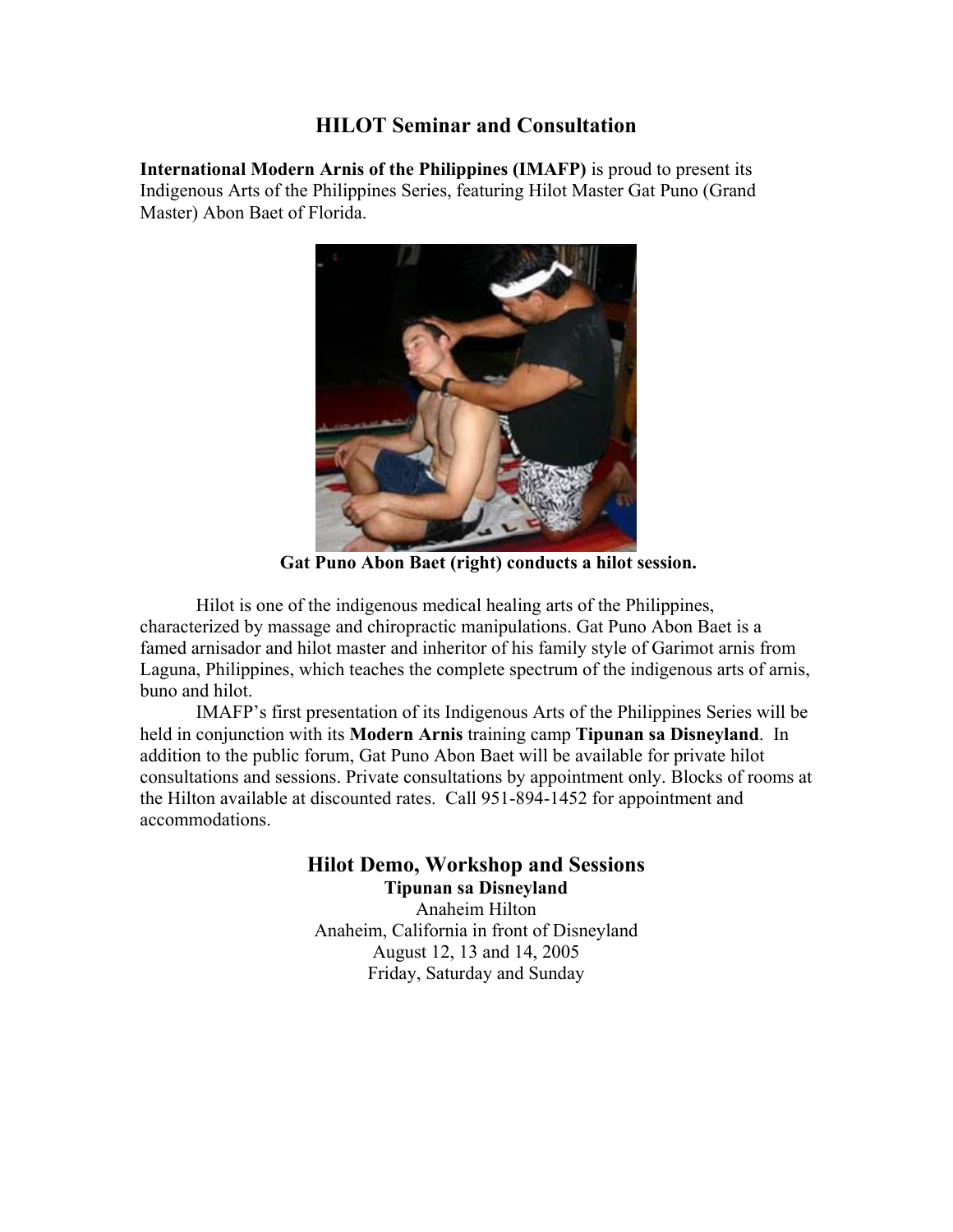<span id="page-11-0"></span>Want to learn more about **Gat Puno Abon Baet**?



**[www.garimot.com](http://www.garimot.com/)**

### **Gat Puno Abon "Garimot Baet**

Gatpuno@aol.com 1240 NW 92nd Ave, Pembroke Pines, FL 33024 (954) 423-4433

# **International Modern Arnis Federation of the Philippines (IMAFP)**

North America **Tipunan Sa Disneyland** (Gathering at Disneyland) August 12 – 14 2005

Aug. 12, 2005 Friday - Modern Arnis symposium Aug. 13, 2005 Saturday - WFMAA Expo 2005 Aug. 14, 2005 Sunday - Hilot Expo and Demo

#### **Filipino Martial Arts Seminar**

Open to all ages, styles and levels

**Cost:**  \$ 100.00/Day



#### **Instructors Scheduled:**

Master Samuel Dulay & Dayang Edessa Ramos

Samuel Dulay – Modern Arnis, Manila, Philippines Godofredo Fajardo – Modern Arnis, Riyadh, Saudi Arabia Edessa Ramos – Modern Arnis, Zurich, Switzerland Abon Baet – Modern Arnis, Garimot Arnis, Pembroke Pines, FL, USA Tom Bolden – American Modern Arnis, New York, NY, USA Jerome Barber – Modern Arnis, Kenpo Escrima, New York, NY, USA Roger Agbulos – Lameco Eskrima, Los Angeles, CA, USA Larry Alcuizar – Durex Arnis, Doce Pares Eskrima, Los Angeles, CA, USA Jay de Leon – Modern Arnis, Murrieta, CA, USA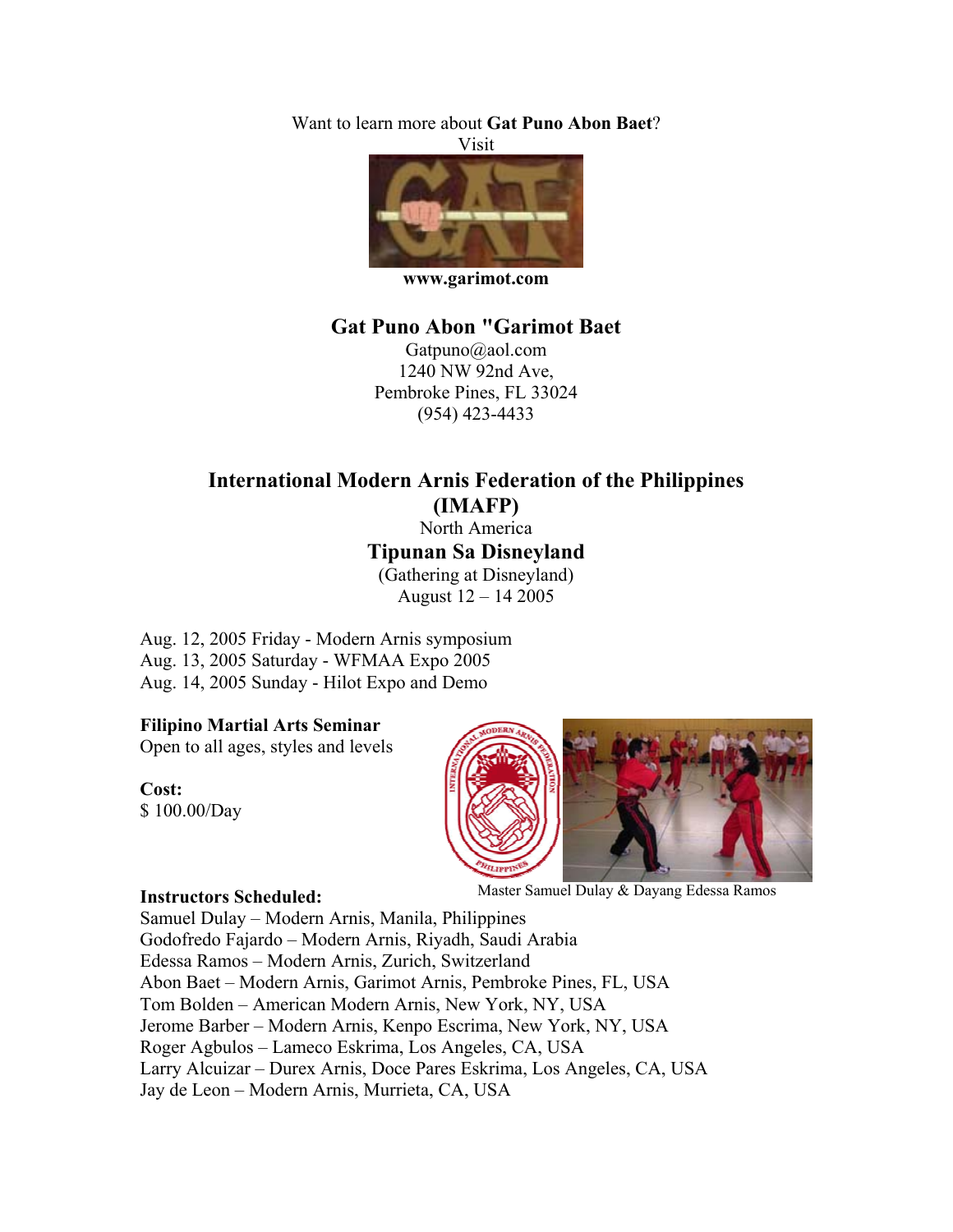<span id="page-12-0"></span>**Accommodations:** 

Anaheim Hilton In front of Disneyland

Anaheim, CA.

Blocks of rooms are available at Anaheim Hilton to event participants at discounted prices. Quads and triples are available.

Call Jay de Leon for details and reservations.

**Registration and Contact Info:** 

**Jay de Leon -** [951] 894-1452

# **World Filipino Martial Arts Association 3rd WFMAA Expo & Laban Laro**

August 12 - 14, 2005 The Coast Anaheim Hotel Anaheim, California **[www.worldfma.com](http://www.worldfma.com/)**



The World Filipino Martial Arts Association (WFMAA) was founded to promote and propagate the Philippine Martial Arts, Culture and Tradition. The annual gathering of Grandmasters, Punong Guros, Masters and Guros represents a variety of systems and styles of the combative Filipino martial arts.

This gathering includes the Masters Seminar Series spanning two days, followed by an awards banquet in the evening of each day. The festivities

include Philippine cultural performances and martial arts demonstrations by local schools. On the third day of the event, students from a variety of fighting systems and styles compete in the WFMAA Laban Laro Tournament.

The annual gathering is a truly historical, legendary and most memorable event.

### **Featuring Event Instructors:**

- Hufana Traditional Arnis International Punong Guro Myrlino P. Hufana
- Estalilla Kabaroan Eskrima Grandmaster Ramiro U. Estalilla
- Balintawak Arnis Escrima Cuentada Grandmaster Bobby Taboada & Maestro Jorge V. Penafiel
- Manaois Systems International Grandmaster Conrad Manaois, Master Ariel F. Mosses
- Babao Arnis Academy Grandmaster Narrie Babao
- Pambuan Arnis Tulisan Caballero Ama Guro Raffy Pambuan



Grandmaster Estalilla Jr.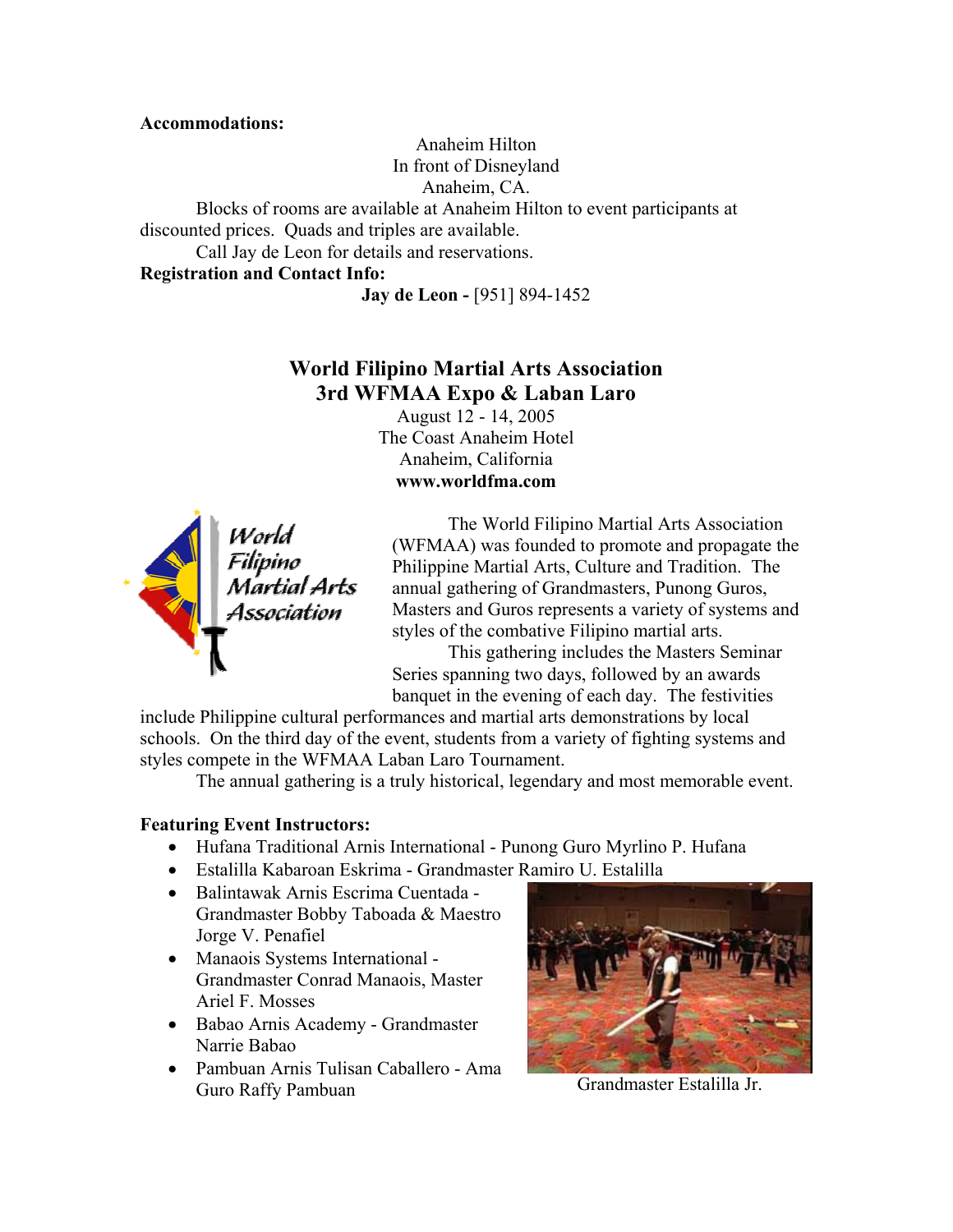- Sikaran Mano Mano Arnis Amang Guro Vic Ferrer
- International Modern Arnis Federation of the Philippines (IMAFP) –

Master Samuel Dulay, Dayang Edessa Ramos, Master Godofredo Fajardo & Master Tom Bolden

Garimot Arnis and Harimaw Buno - Gat Puno Abon Baet Filipino Combat Eskrima - Master Ed Goco Galang

Ocho Kantos Kali - Punong Guro Tito Jon Cuenca

Bakbakan International - Master Rey S. Galang, Master Christopher Ricketts, Guro John Jacobo

### **Guest Instructors:**

- Guro Jay De Leon IMAFP & Inosanto Kali (Murrieta, CA)
- Guro Arturo "Dino" Flores, Guro Hospecio "Bud" Balani, Jr. & Guro Arnold A. Noche - Kapisanang Mandirigma, Lameco SOG (Los Angeles, CA)
- Punong Guro Brian "Spunk" Triel Filipino Fighting Arts Academy (Virginia Beach, VA)
- Guro Roger Agbulos De Campo Eskrima, JDC-10 (North Hills, CA)
- Guro Scott Brennan Lucay Lucay Kali (Friday Harbor, WA)



Master Rey Galang shows block and counter with double baston.

• Punong Guro Steven Dowd – Arnis Balite (Fallon, NV)

### **More TBA!**



Punong Guro Myrlino P. Hufana WFMAA Founder & Director **[M.hufana@comcast.net](mailto:M.hufana@comcast.net) [www.Worldfma.com](http://www.worldfma.com/pages/1/index.htm)** Event Location: The Coast Anaheim Hotel, 1855 South Harbor Blvd, Anaheim, CA 92802. 1-714-750-1811 All events will be held in the Park Plaza Ballroom*.* Seminar Series Schedule: Friday & Saturday, 9:00 am - 6:00 pm. Dinner Banquets & Awards:

Friday & Saturday, 7:00 pm - 10:00 pm. Laban Laro Tournament: Sunday, 9:00 am - 5:00 pm.

Contact the Coast Anaheim Hotel today and reserve your rooms. (Excellent Group Rates). Reservations call: 1-714-750-1811 Mention - **World Filipino Martial Arts Association**